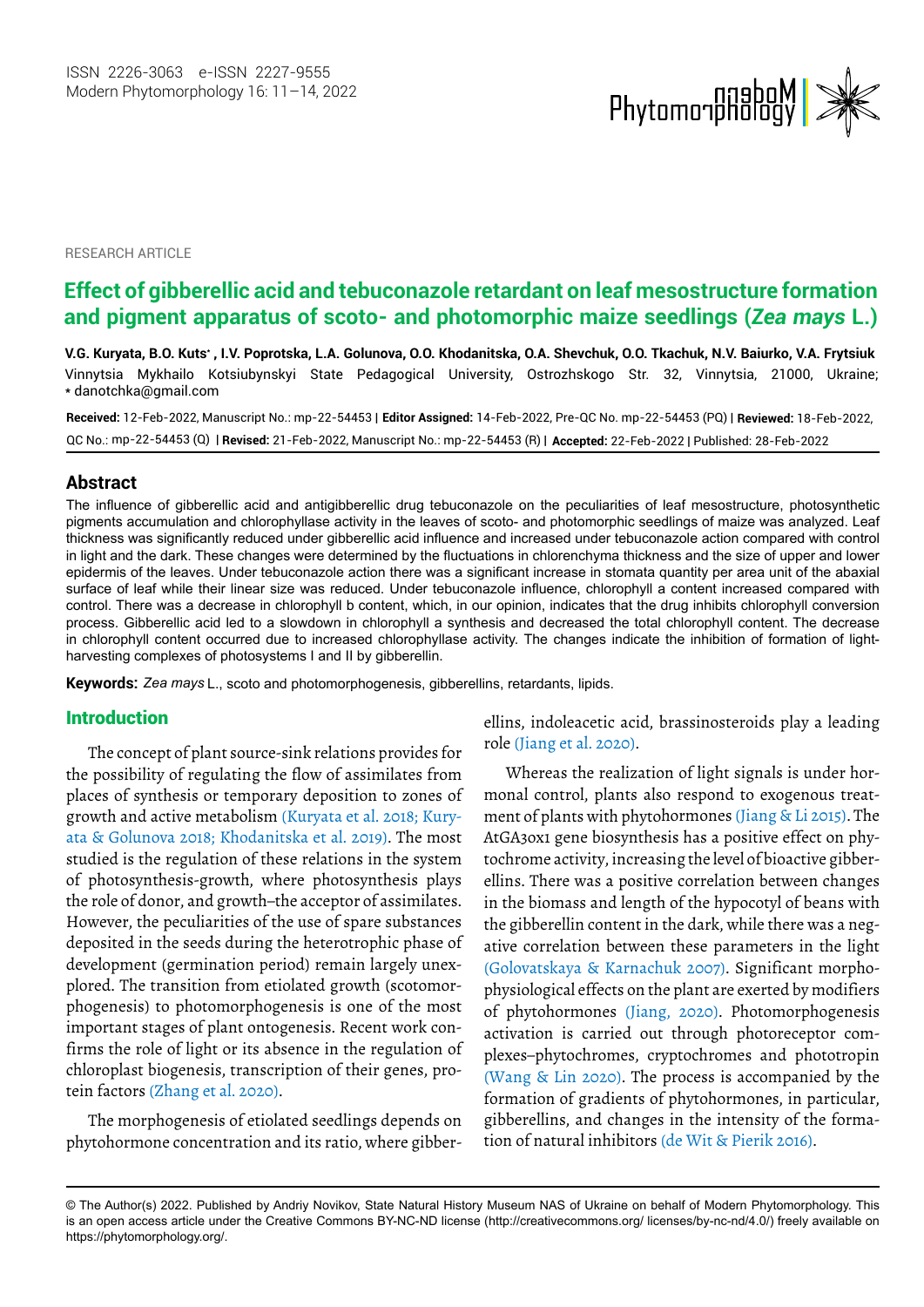The formation stage of the main pigment-protein complexes of the photosynthetic apparatus is a multistage process. It relates primarily to changes in the native pigment apparatus and the emergence of photochemical reactions of the electron transport chain, closely related to However, the literature data on the regulatory role of phytohormones, in particular gibberellins, in the formation of photosynthetic apparatus during the transition from scotomorphogenesis to photomorphogenesis are limited and contradictory. In this regard, the aim of the research was to establish the features of leaf mesostructure formation, synthesis of photosynthetic pigments under the action of gibberellic acid and its antagonist tebuconazole in scoto- and photomorphic maize seedlings. photosystem I and photosystem II (Janečková et al. 2019).

# Materials and Methods

The work was carried out on maize seedlings, cv. Aromatna. Pretreatment of seeds was conducted with aqueous solutions of gibberellic acid (0.025%) and an inhibitor of its synthesis triazole-derived drug tebuconazole (0.05%). The seeds of the control were soaked in distilled water for 24 hours. After soaking, the seeds were sown in ditches with wet sand, and the biological repeatability was fivefold. The experiment was performed under light (about 500 lux) and in the dark to study the implementation of programs of scoto- and photomorphogenesis.

The mesostructure of the leaf was analyzed on the day of 18 of germination, after the display of clear anatomical and morphological differences between experimental variants. The plant material was fixed in a mixture of equal parts of ethanol, glycerin, water with the addition of 1% formalin. The primary leaves of seedlings were selected for anatomical analysis. The size of the anatomical elements was determined by a microscope Mikmed-1 (RF) using an ocular micrometer MOV-1-15x (RF). Chlorophyllase activity and the content of various chlorophyll forms and the carotenoid content were determined on ULAB 102UV (China). Statistical data processing was spectrophotometrically (Havrylenko & Zhyhalova 2003)

performed using the software program Statistica 6.0. The reliability of the difference between control and experiment was determined by Student's t-test. The tables and figures show arithmetic mean values and their standard errors.

## Results and Discussion

It is known that mesostructural organization of leaves - et al. 2018). The available data relate mainly to histologi cal changes during the active growth period, but there is no data on the mesostructural features of leaves of scoto- and photomorphic plants. The data obtained allow inferring the significant influence of gibberellic acid and retardant on the histogenesis of leaves of scoto- and phosignificantly affects its photosynthetic activity (Rogach tomorphic corn seedlings (Tab. 1).

It was found that in seedlings developed in the light, leaf thickness was greater than in etiolated seedlings. Basically, such changes were determined by better development of the main photosynthetic leaf tissue–chlorenchyma. Leaf thickness was significantly reduced under the influence of gibberellic acid and increased under tebuconazole action compared with control in light and in the dark. These changes were determined by the corresponding fluctuations in the thickness of chlorenchyma and the size of the adaxial and abaxial epidermis of the leaves.

The formation of the leaf respiratory apparatus is of great importance for effective photosynthesis. As can be seen from obtained data, there was a significant increase in the number of stomata per unit area of the abaxial leaf surface while their linear size was reduced under the action of the antigibberellic drug tebuconazole. At the same time, these indicators did not differ from the control under the action of gibberellin. The more clear effect of tebuconazole on the mesostructure characteristics of leaves of photo- and scotomorphic maize seedlings compared to exogenous gibberellic acid is explained, in our opinion, by the fact that the mechanism of this drug action is to block the synthesis of gibberellins. Less effective

**Table 1.** The impact of gibberellin and tebuconazole on the anatomical structure of primary leaves of maize (the day of 18 of germination).

| <b>Indicators</b>                                                                               | Control          |                  | <b>Gibberellin</b> |                              | <b>Tebuconazole</b> |                   |  |
|-------------------------------------------------------------------------------------------------|------------------|------------------|--------------------|------------------------------|---------------------|-------------------|--|
|                                                                                                 | A                | в                | A                  | в                            | A                   | в                 |  |
| Leaf thickness, um                                                                              | $260.4 \pm 13.0$ | $256.3 \pm 12.7$ | $234.2 \pm 11.7^*$ | $233.7 \pm 11.6^*$           | $301.9 + 14.9*$     | $280.5 + 14.0*$   |  |
| Adaxial epidermis thickness, um                                                                 | $76.5 \pm 3.8$   | $78.1 \pm 3.9$   | $64.3 \pm 3.2^*$   | $60.5 \pm 3.0*$              | $88.7 \pm 4.3^*$    | $82.4 \pm 4.1*$   |  |
| Chlorenchima thickness, um                                                                      | $112.7 \pm 5.6$  | $106.3 \pm 5.3$  | $101.6 \pm 5.1^*$  | $107.4 \pm 5.4$              | $138.4 \pm 6.9^*$   | $126.6 \pm 6.3^*$ |  |
| Abaxial epidermis thickness, um                                                                 | $71.2 \pm 3.6$   | $71.9 \pm 3.5$   | $68.3 \pm 3.4$     | $65.8 \pm 3.2^*$             | $74.8 \pm 3.7$      | $71.5 \pm 3.6$    |  |
| Quantity of stomata per 1 mm <sup>2</sup> of abaxial surface, units                             | $29.4 \pm 1.4$   | $26.8 \pm 1.3$   | $26.5 \pm 1.3^*$   | $25.4 \pm 1.3$               | $40.2 \pm 2.0^*$    | $41.3 \pm 2.1^*$  |  |
| Stomata length, um                                                                              | $32.1 \pm 1.6$   | $33.7 \pm 1.7$   | $31.3 \pm 1.6$     | $32.6 \pm 1.6$               | $29.7 \pm 1.5^*$    | $25.6 \pm 1.3^*$  |  |
| Stomata width, um                                                                               | $18.6 \pm 0.93$  | $19.3 \pm 0.96$  | $20.7 \pm 1.03*$   | $22.3 \pm 1.11$ <sup>*</sup> | $15.7 \pm 0.78$ *   | $17.2 \pm 0.86*$  |  |
| Alexander Could and altressed and an annual activities and concerted December 2016 and concerte |                  |                  |                    |                              |                     |                   |  |

Notes: \* significant difference at p<0.05; А: photomorphogenesis; B: scotomorphogenesis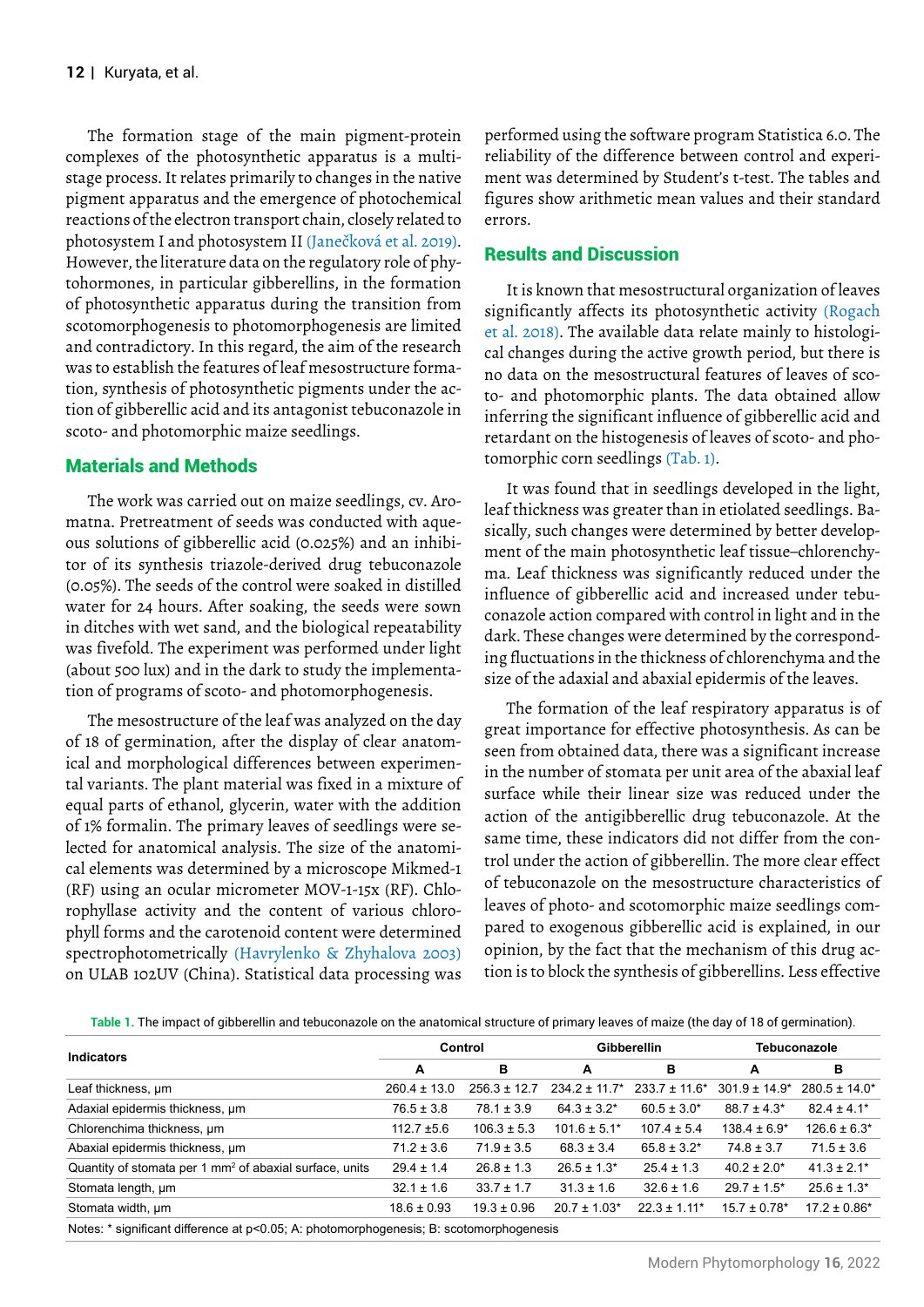| <b>Experimental variant</b>              | Chlorophyll a content | Chlorophyll b content | Total chlorophyll, (a+b) | Carotenoid content, K | Chl $(a+b)/K$ |
|------------------------------------------|-----------------------|-----------------------|--------------------------|-----------------------|---------------|
|                                          |                       | Photomorphogenesis    |                          |                       |               |
| Control                                  | $1.20 \pm 0.04$       | $0.25 \pm 0.01$       | $1.45 \pm 0.05$          | $0.34 \pm 0.02$       | 4.25          |
| Gibberellin                              | $1.11 \pm 0.04*$      | $0.27 \pm 0.01$       | $1.38 \pm 0.05$          | $0.38 \pm 0.02$       | 3.63          |
| Tebuconazole                             | $1.33 \pm 0.06*$      | $0.12 \pm 0.01*$      | $1.45 \pm 0.07$          | $0.38 \pm 0.02$       | 3.82          |
|                                          |                       | Scotomorphogenesis    |                          |                       |               |
| Control                                  | $0.007 \pm 0.0003$    | $0.030 \pm 0.0015$    | $0.037 \pm 0.0018$       | $0.057 \pm 0.0028$    | 0.65          |
| Gibberellin                              | $0.005 \pm 0.0002$ *  | $0.027 \pm 0.0013$ *  | $0.032 \pm 0.0016^*$     | $0.044 \pm 0.0022$ *  | 0.72          |
| Tebuconazole                             | $0.009 \pm 0.004*$    | $0.033 \pm 0.0016^*$  | $0.042 \pm 0.0020*$      | $0.071 \pm 0.0035$ *  | 0.58          |
| Note: * significant difference at p<0.05 |                       |                       |                          |                       |               |

**Table 2.** Pigment content in maize seedlings, cv. Aromatna on the day of 18 of germination, % per fresh matter.

influence of exogenous gibberellin on these indicators is explained, obviously, by high maintenance of seedlings with native phytohormone.

The drugs had different effects on the synthesis of photosynthetic pigments in the leaves of light-grown and etiolated seedlings (Tab. 2). Under the influence of tebuconazole, chlorophyll content was higher in both plant groups grown in the light and the dark. In some studies, it was noted that a small amount of chlorophyll may accu mulate in the dark in pea epicotyls (B ddi et al. 1999), cuit is possible due to a slight chlorophyll accumulation during the release of pigments from scotomorphic seedlings in light. The use of gibberellic acid led to a slowdown in the synthesis of chlorophyll-a and total chlorophyll content in leaves. Since chlorophyll-a is the first to be synthesized in ontogenesis, the obtained results indicate inhibition of chlorophyll synthesis by gibberellin. This is evidenced by the increase in chlorophyll a content due to the action of the antigibberellic drug tebuconazole. There was a decrease in chlorophyll b content, which, in our opinion, indicates that the drug inhibits the process of conversion of these chlorophyll forms. It is considered to be that the pigment apparatus of etioplasts is represented by protochlorophyllides, and carotenoids are predominant form of pigments in etiolated plants. It is noteworthy that the content of carotenoids and the ratio of Chl(a+b)/K was much lower in scotomorphic seedlings than in photomorphic. Since it is known that light does not affect the synthesis of carotenoids, this indicates the absence of a complete membrane structure and protein factors responsible for the synthesis and localization of carotenoids in etioplasts. cumber cotyledons (Skupień et al. 2017). In our opinion,

In our opinion, the decrease in chlorophyll-a content due to gibberellin is associated with the phytohormone action on intergranular and granal thylakoids of chloroplasts, where the localization of photosystems I and II and their light-harvesting complexes are spatially separated (Janečková et al. 2019). Whereas the chlorophyll



**Figure 1.** The influence of growth regulators on chlorophyllase activity in primary leaves of maize cv. Aromatna under photomorphogenesis on the day of 18 of germination.

content decreases under gibberellin action and increases under the action of antigibberellic drug tebuconazole, it, in our opinion, indicates inhibition of the formation of light-harvesting complexes of photosystems I and II by gibberellin.

Predominantly, the intensity of chlorophyll biosynthesis changes and its decay occurs in plants throughout life. However, the conditions that determine the regulation of the synthesis of catabolic enzymes responsible for chlorophyll decay remain unexplored. It is known that chlorophyllase is localized on the inner membrane of chloroplasts, but the mechanism of substrate-enzyme contact occurrence remains unclear (Okazawa et al. 2006).

Our results demonstrate that the accumulation of chlorophylls is regulated by chlorophyllase activity - (Fig. 1). It is known that high chlorophyllase activity in he liophilous plants indicates the active chlorophyll metabolism and the participation of the enzyme in adapting to different light regimes (Fomishina et al. 2009).

It was found that lower chlorophyll content in photomorphic seedlings under the action of gibberellic acid was determined by the highest activity of this enzyme among all variants of the experiment.